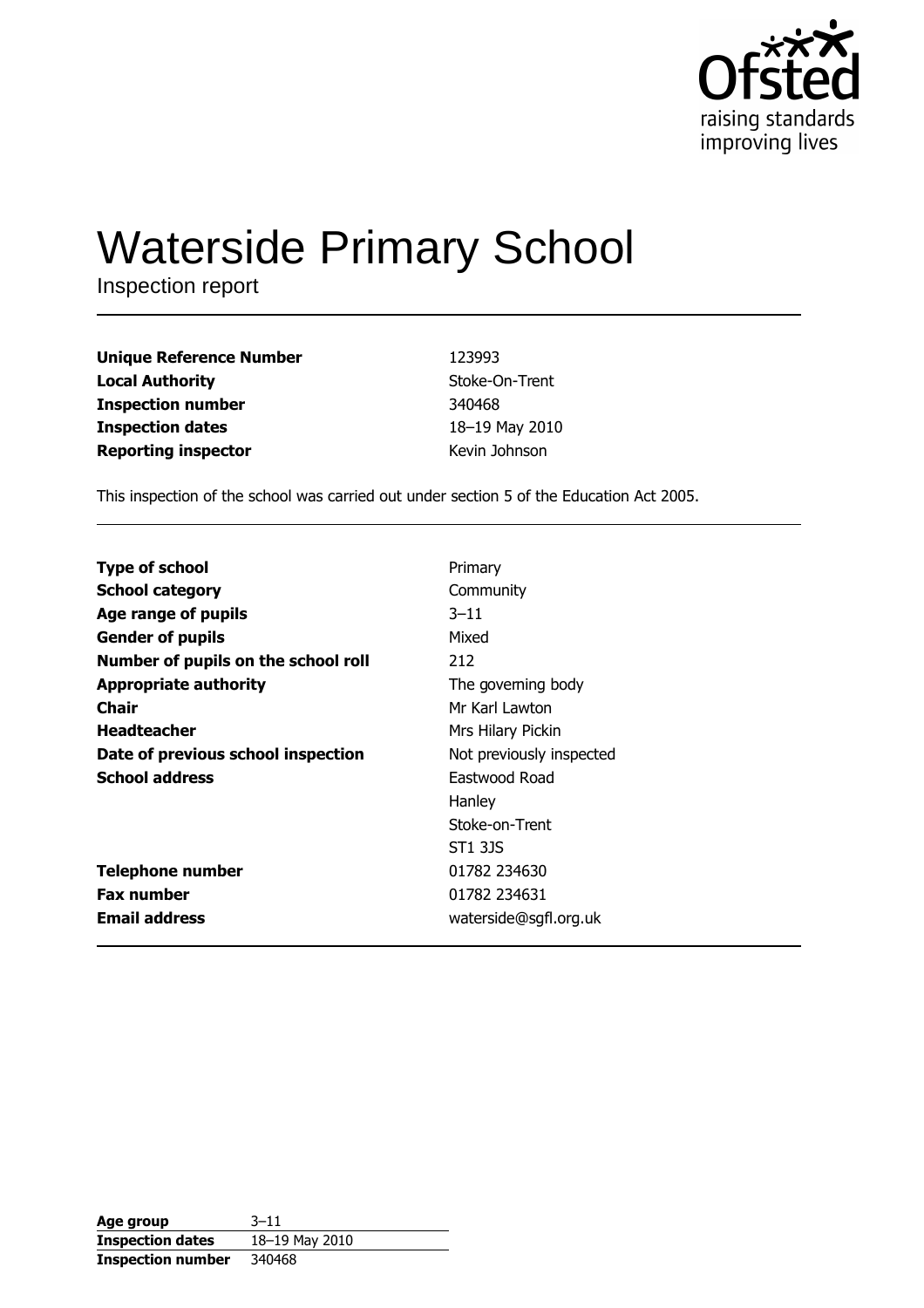The Office for Standards in Education, Children's Services and Skills (Ofsted) regulates and inspects to achieve excellence in the care of children and young people, and in education and skills for learners of all ages. It regulates and inspects childcare and children's social care, and inspects the Children and Family Court Advisory Support Service (Cafcass), schools, colleges, initial teacher training, work-based leaming and skills training, adult and community leaming, and education and training in prisons and other secure establishments. It rates council children's services, and inspects services for looked after children, safequarding and child protection.

Further copies of this report are obtainable from the school. Under the Education Act 2005, the school must provide a copy of this report free of charge to certain categories of people. A charge not exceeding the full cost of reproduction may be made for any other copies supplied.

If you would like a copy of this document in a different format, such as large print or Braille, please telephone 08456 404045, or email enquiries@ofsted.gov.uk.

You may copy all or parts of this document for non-commercial educational purposes, as long as you give details of the source and date of publication and do not alter the documentation in any way.

Royal Exchange Buildings St Ann's Square Manchester M2 7LA T: 08456 404045 Textphone: 0161 618 8524 E: enquiries@ofsted.gov.uk W: www.ofsted.gov.uk © Crown copyright 2010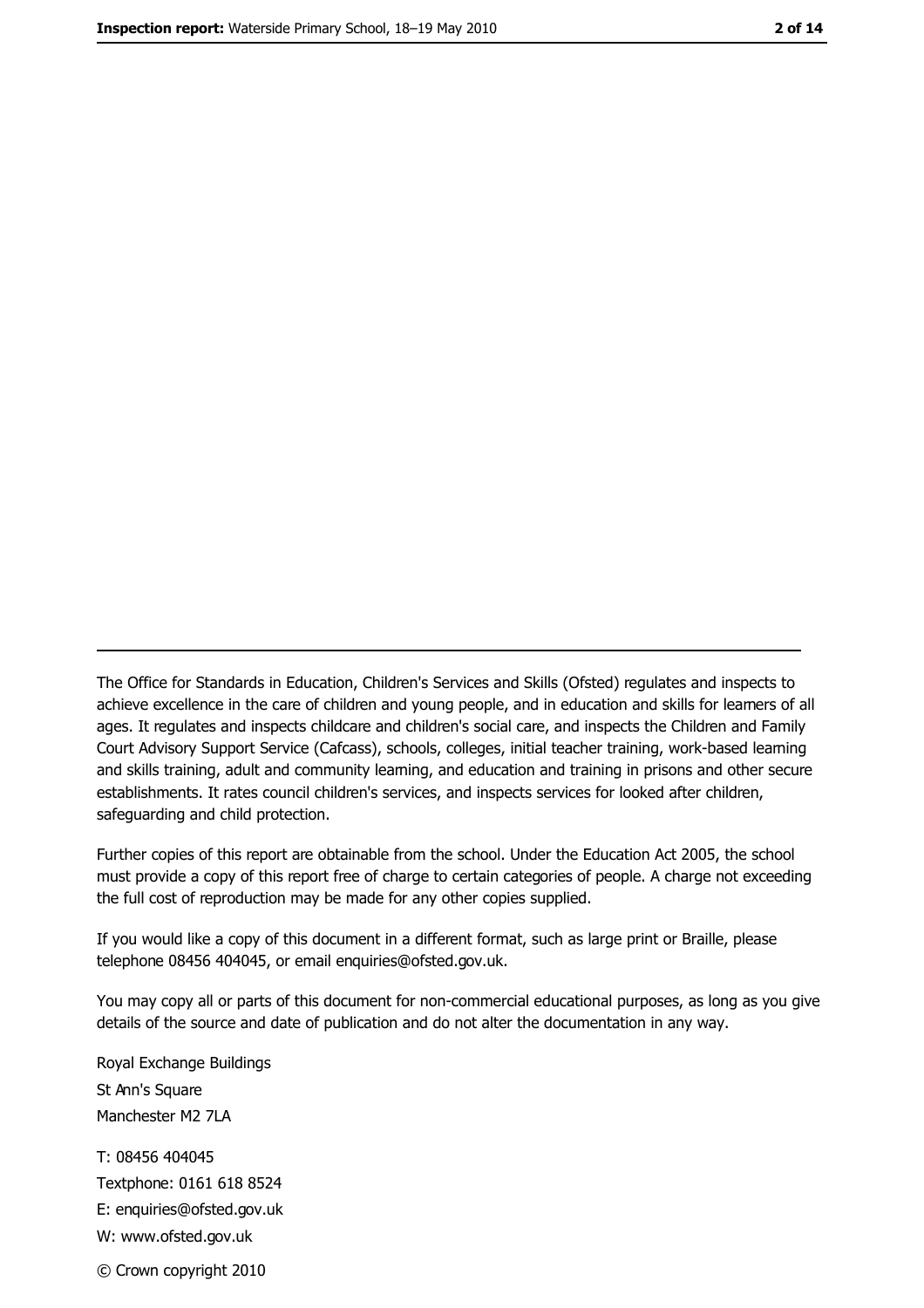# **Introduction**

This inspection was carried out by three additional inspectors. The inspectors observed 13 lessons taught by nine teachers. Meetings were held with groups of pupils, governors and staff. The inspectors observed the school's work and looked at national assessment data and the school's own assessments, policies, minutes of governors' meetings and monitoring files including documentation related to safeguarding. The inspection team analysed 41 questionnaires returned by parents and carers and those from pupils.

The inspection team reviewed many aspects of the school's work. It looked in detail at the following:

- whether standards, particularly in English, have been improved since the last  $\blacksquare$ inspection
- the quality of learning for pupils with special educational needs and/or disabilities  $\blacksquare$ and those who speak English as an additional language
- how successfully the school has built on improvements seen at the last inspection.  $\blacksquare$

# Information about the school

This is an average-sized school. Just over half of the pupils are from minority ethnic backgrounds. A significant number start the school unable to speak English. An average proportion of pupils have special educational needs and/or disabilities. The proportion of pupils known to be eligible for free school meals is almost twice the national average. The school has most recently achieved Healthy Schools status and also gained the Eco-Bronze award in recognition of its conservation work.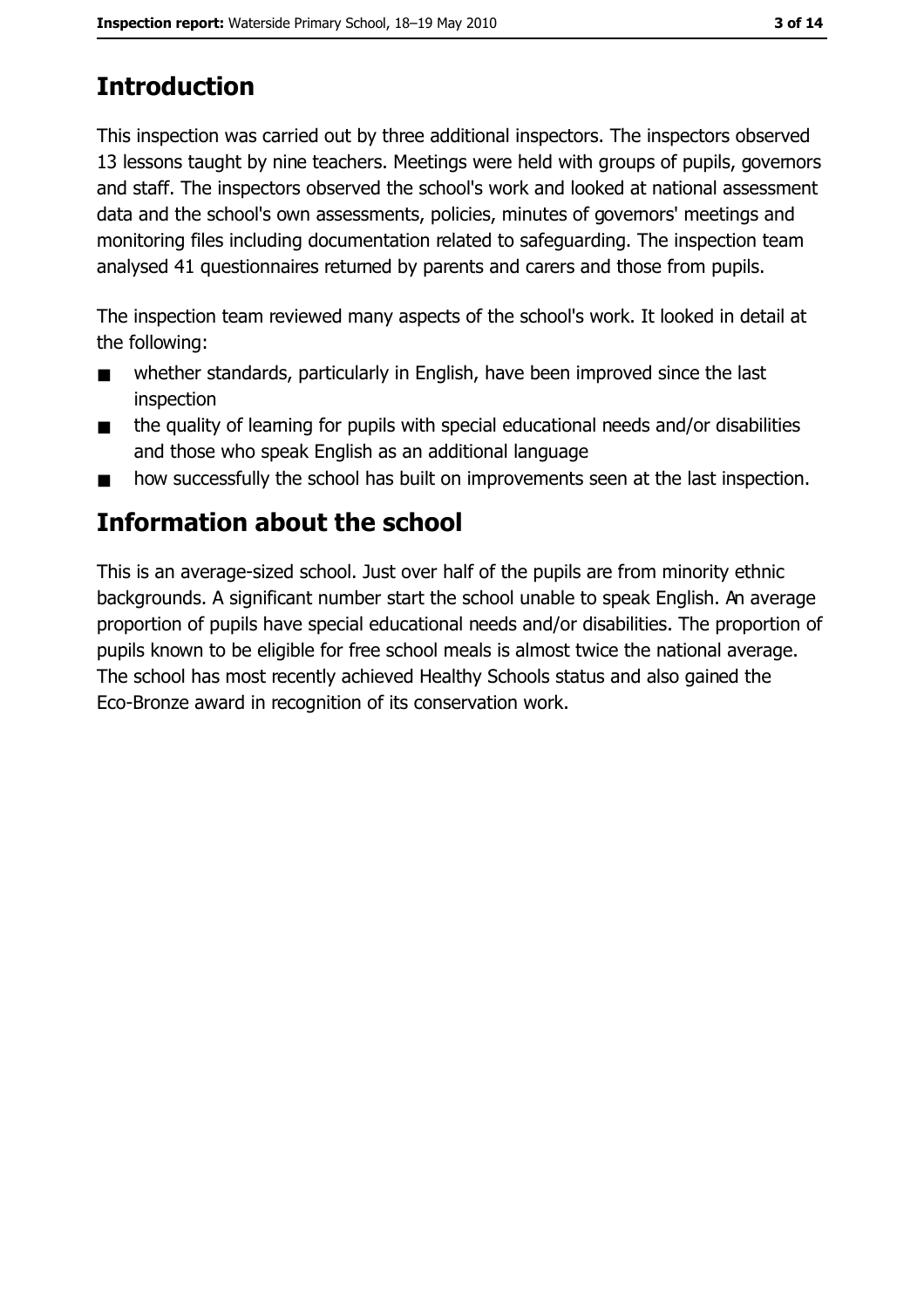# **Inspection judgements**

# Overall effectiveness: how good is the school?

## The school's capacity for sustained improvement

## **Main findings**

This thriving school serves its pupils well. Parents and carers are overwhelmingly positive in their support not least because of the outstanding care provided for all of their children. Leaders have focused sharply on improvement and successfully steered the school from the grade of satisfactory at its last inspection to the grade of good now. Children in the Early Years Foundation Stage are given a good start to school life. From starting points which are well below those typical for their age in Nursery, attainment rises to average by the end of Year 6. The good progress occurs because of the good, and at times outstanding, quality of teaching. Those with special educational needs and/or disabilities and who speak English as an additional language make good progress because they are well supported by skilled teaching assistants who are very sensitive to pupils' needs. Pupils perform well in mathematics and the recent focus on writing has boosted standards in English but attainment in science falls below the other two subjects.

The curriculum provides good opportunities for pupils to practise and improve literacy, numeracy and information and communication technology (ICT) skills. A good range of activities broadens horizons, adds enjoyment and fosters good personal development. This contributes well to pupils' good spiritual, moral, social and cultural development.

Rigorous monitoring and evaluation of the school's work by senior leaders and governors contributes strongly to the school's success and provides an accurate picture of its progress. Subject leaders, however, do not contribute enough to the monitoring and evaluation of performance in their subjects. Excellent systems for checking academic progress in English and mathematics are used effectively by all teachers to raise expectations and set increasingly challenging targets. The good improvement since the last inspection, coupled with the effective systems for evaluating the school's overall effectiveness, amply demonstrates the school's good capacity to sustain improvement.

## What does the school need to do to improve further?

- $\blacksquare$ Improve attainment in science by:
	- ensuring that pupils are more engaged in planning, conducting, and recording investigations independently
		- making better use of the range of ICT resources to support learning in science.
- Enable subject leaders to monitor and evaluate the quality of provision so that areas for improvement for each subject are identified and acted upon.

 $\overline{2}$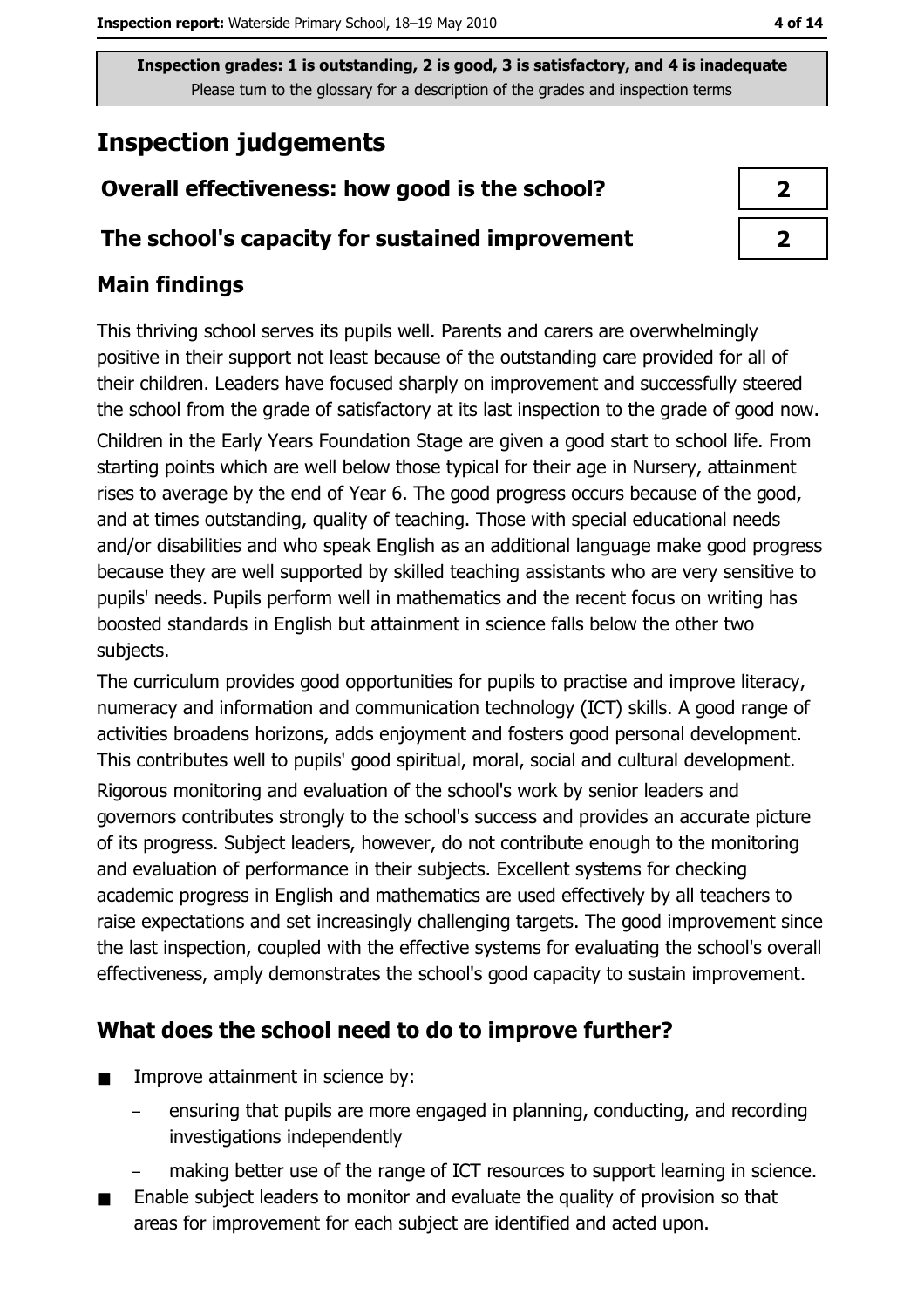#### **Outcomes for individuals and groups of pupils**

Pupils enjoy their learning and achieve well. Good behaviour is a strong factor in their good leaming. They are attentive and work hard. They take responsibility for their learning, for example when solving problems with a partner, and set their own standards by evaluating what they have done. Pupils are keen to do well and enjoy the opportunities they have to work creatively, such as when using computers to create good-quality writing

Progress is good throughout the school, due to the pace and urgency seen in lessons. The increasing number of pupils who speak English as an additional language is well provided for by teaching staff. A growing library of dual language books helps those at the earliest stages of learning, and careful monitoring and support means that pupils progress well and achieve as well as others by the end of Year 6. Those with special educational needs and/or disabilities are equally well provided for. Their needs are quickly assessed and a good range of support is planned to ensure that their needs are met. Attainment in mathematics has improved steadily because there is a good emphasis on applying skills to real-life problems. Inspection evidence indicates a large majority of pupils are on track to reach at least the expected standards. Following a dip in the 2009 national test results at Year 6, English standards have risen to average with an increased proportion likely to reach the higher level. Scrutiny of pupils work in science, however, does not show the same rate of improvement. It is below average and is a planned target area for the school.

Pupils are consistently polite and well mannered. They are mindful of one another and respect the richness of the many cultural differences within their school. They say the school is a safe place and take pride in helping to keep it clean and tidy and a friendly place to be. Pupils contribute well to school affairs through the active school council and take a strong interest in community matters. Their idea for a walkway across the canal to provide a safe link between the school and a nearby area was successfully adopted by the local authority. Pupils currently display their work in the windows of local properties destined for regeneration in a bid to reduce vandalism. Their average attendance and their acquisition of literacy, numeracy and ICT skills contributes to their satisfactory preparation for the future world of work. Pupils understand the main factors which contribute to a healthy lifestyle and how to keep themselves safe and generally take advantage of opportunities for sport and healthy food choices while in school.

These are the grades for pupils' outcomes

 $\overline{2}$ 

The grades for attainment and attendance are: 1 is high; 2 is above average; 3 is broadly average; and 4 is low.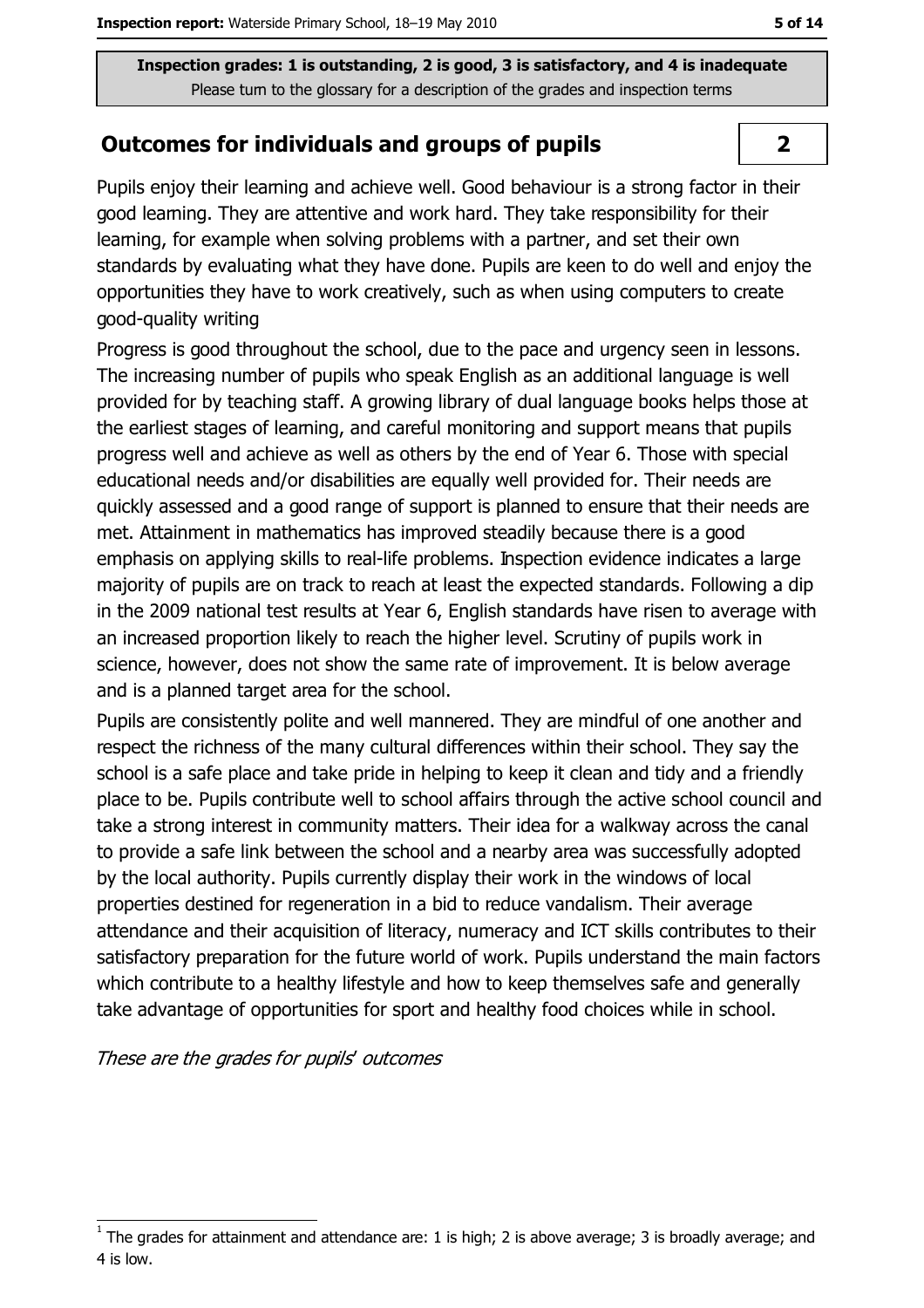| Pupils' achievement and the extent to which they enjoy their learning                                                     | $\mathbf{2}$            |
|---------------------------------------------------------------------------------------------------------------------------|-------------------------|
| Taking into account:<br>Pupils' attainment <sup>1</sup>                                                                   | 3                       |
| The quality of pupils' leaming and their progress                                                                         | 2                       |
| The quality of leaming for pupils with special educational needs and/or<br>disabilities and their progress                | $\overline{2}$          |
| The extent to which pupils feel safe                                                                                      | $\overline{\mathbf{2}}$ |
| <b>Pupils' behaviour</b>                                                                                                  | $\overline{\mathbf{2}}$ |
| The extent to which pupils adopt healthy lifestyles                                                                       | 3                       |
| The extent to which pupils contribute to the school and wider community                                                   |                         |
| The extent to which pupils develop workplace and other skills that will<br>contribute to their future economic well-being | 3                       |
| Taking into account:<br>Pupils' attendance <sup>1</sup>                                                                   | 3                       |
| The extent of pupils' spiritual, moral, social and cultural development                                                   | 2                       |

#### How effective is the provision?

Teachers make good use of assessment information and their own understanding of pupils' needs to plan for the varying abilities. As a result, each pupil is suitably challenged and their pace of learning is usually good. Teaching assistants are valued members of the teaching team. They are well informed and make a skilful contribution to pupils' learning and progress. Electronic whiteboards and other resources are used well to provide clear visual support for learning and the use of computers is increasingly a feature of lessons. Methods are chosen because they are best suited to pupils' needs and there is a good measure of practical activity to make learning more purposeful. A good example was seen in the organisation of a Key Stage 1 geography lesson which incorporated ICT research skills, art and written work to ensure that all pupils reached their objective which was to learn the main features of an island. Teachers question pupils well to check their leaming and most lessons include time for pupils to assess their own work. Occasionally the pace of learning is slower than it should be because teachers do not make the objective clear enough so pupils are not sure of what is expected of them.

The curriculum is stimulating and provides pupils with many interesting opportunities to learn. Improvements to the way reading and writing are taught have produced better attainment in English. Not enough is done, however, to widen opportunities for science investigation. A good range of activities, including a residential visit, support pupils' topic work and promote good development of personal skills. A popular selection of after-school clubs helps pupils to foster their different interests. Pupils' personal, health and social education is well provided for so that they are well prepared to make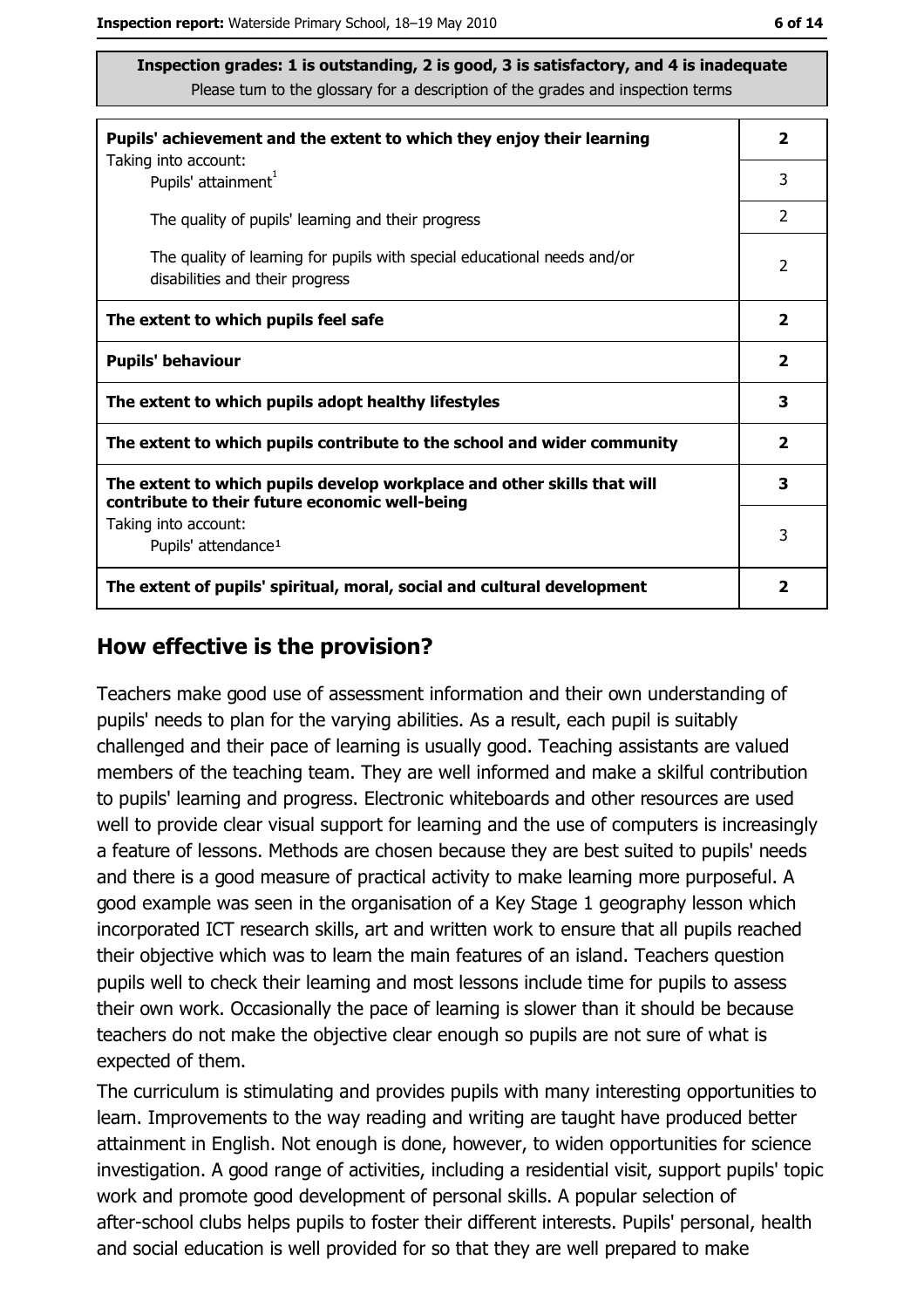informed decisions about their own well-being and relationships.

Outstanding care, guidance and support are fully endorsed by parents' and carers' views and those of the pupils themselves. Pastoral support for pupils and families is a major strength in ensuring that pupils access the learning they need. Cultural needs are openly discussed with parents and carers, and solutions are found. Consequently, strong relationships are forged which strengthen the school community. Support for the significant groups of pupils who have additional needs is exceptionally well managed and accounts for their good and sometimes rapid progress. The school works tirelessly to meet higher attendance targets which are reducing absence. The school's engagement with parents and carers is good. They are very happy with the information they receive from school and are very appreciative of the 'drop-in' opportunities they have to sit in on lessons to find out how their children learn, and how they can help at home. Induction to the school is very well managed and transfer arrangements ensure a smooth passage for pupils to their next stages of education.

These are the grades for the quality of provision

| The quality of teaching                                                                                    |  |
|------------------------------------------------------------------------------------------------------------|--|
| Taking into account:<br>The use of assessment to support learning                                          |  |
| The extent to which the curriculum meets pupils' needs, including, where<br>relevant, through partnerships |  |
| The effectiveness of care, guidance and support                                                            |  |

#### How effective are leadership and management?

Strong and determined leadership from the headteacher and governing body, combined with very able support from senior leaders, has secured improvement over the past four years. Astute appointments made by governors and a strong focus on the professional development of staff has strengthened the teaching force and established a committed team that is ambitious for the success of all pupils. Monitoring and evaluation of standards and progress by senior staff is incisive but subject leaders are not sufficiently involved in the process of driving through progress in their own subjects. Leaders promote equality of opportunity and tackle discrimination well. The school fully embraces the cultural diversity within its community and is watchful over the progress of all pupils to ensure that all are provided with the opportunities they need to achieve their individual best. There are clear policies and procedures for safeguarding pupils and all staff members are conscious of their roles. Governors check safeguarding regularly and robustly to ensure that the quality of systems is maintained. The school has taken stock of its position with regard to community cohesion and has an action plan in place based on the particular context of the school. Local community links are strong but there has been too little evaluation of the impact of the tentative links which the school has formed with others in the United Kingdom.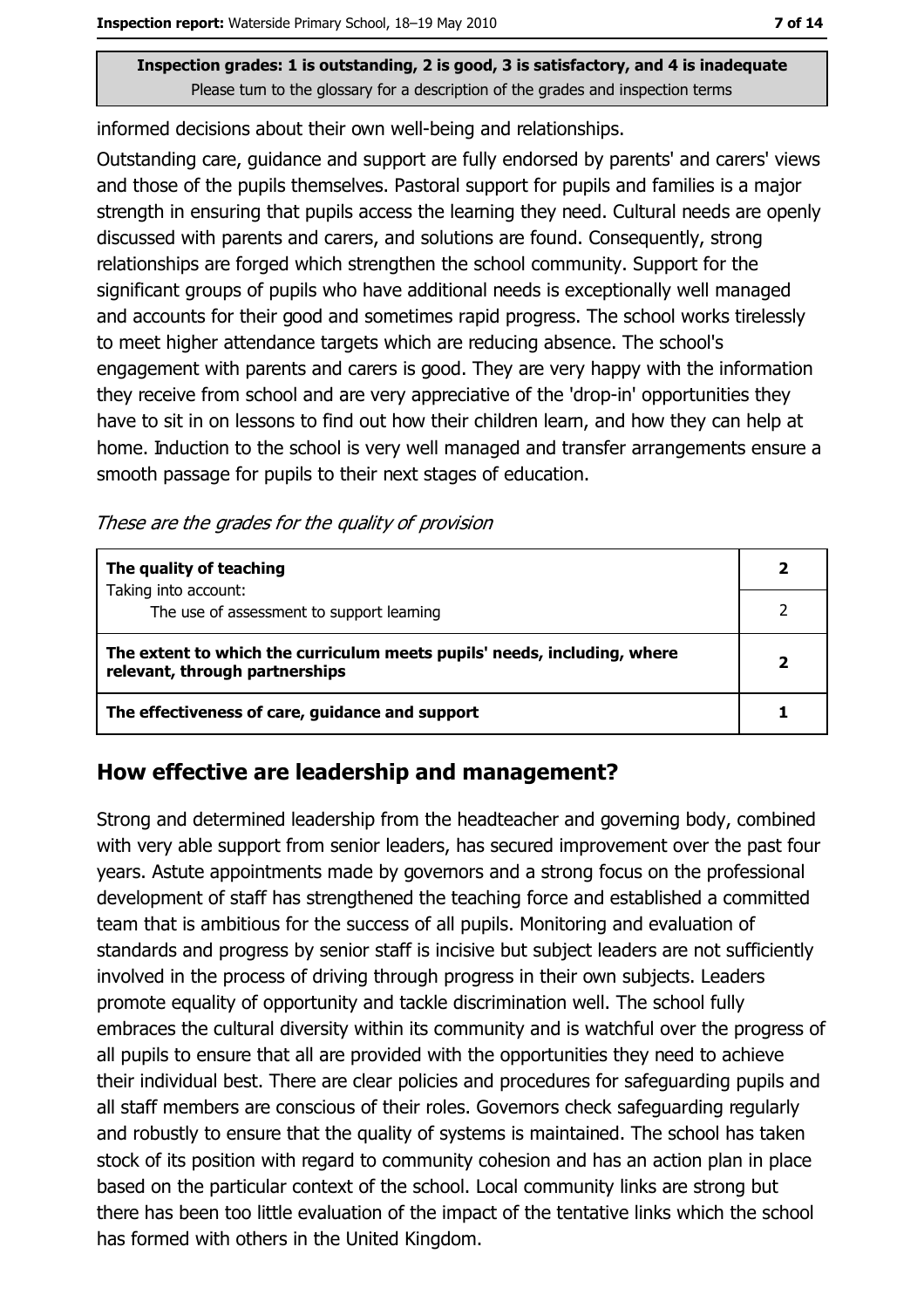These are the grades for leadership and management

| The effectiveness of leadership and management in embedding ambition and<br>driving improvement                                                                     | $\mathbf{2}$            |
|---------------------------------------------------------------------------------------------------------------------------------------------------------------------|-------------------------|
| Taking into account:<br>The leadership and management of teaching and leaming                                                                                       | 2                       |
| The effectiveness of the governing body in challenging and supporting the<br>school so that weaknesses are tackled decisively and statutory responsibilities<br>met | 2                       |
| The effectiveness of the school's engagement with parents and carers                                                                                                | $\overline{\mathbf{2}}$ |
| The effectiveness of partnerships in promoting learning and well-being                                                                                              | $\overline{\mathbf{2}}$ |
| The effectiveness with which the school promotes equality of opportunity and<br>tackles discrimination                                                              | $\overline{\mathbf{2}}$ |
| The effectiveness of safeguarding procedures                                                                                                                        | $\overline{\mathbf{2}}$ |
| The effectiveness with which the school promotes community cohesion                                                                                                 | 3                       |
| The effectiveness with which the school deploys resources to achieve<br>value for money                                                                             | $\mathbf{2}$            |

## **Early Years Foundation Stage**

Good leadership in the Early Years Foundation Stage has firmly established good practice and provision which leads to children's good progress.

Many children start in Nursery with well below the expected levels of skill for their age in all areas of leaming. For a significant number English is an additional language, and some do not speak any English. Children make good progress so that by the end of Reception most work within the early learning goals and some exceed them. Teachers create a rich and exciting environment for children with lots of activities to encourage them to use their senses and to become familiar with new language experiences both spoken and printed. Staff members engage with children well to encourage talk and stimulate imaginative exploration and play. A particularly helpful prop in one activity, especially for those who speak English as an additional language, was the use of voice recorders so that children could say what they thought about the different fruits they tasted then listen to what they had said. Teaching of letters and sounds and early number skills is good. There are many opportunities for children to follow up their learning through activities which they choose themselves both inside and in the outdoor learning area. Regular staff meetings ensure that children's progress is carefully checked and their next steps are planned.

Children's welfare is given the highest priority. Key workers are very conscientious over the safety and well-being of those in their care. Parents and carers are welcomed and encouraged to help in the learning and development process. Staff members are ambitious and keen to develop provision further. They recognise the benefits, for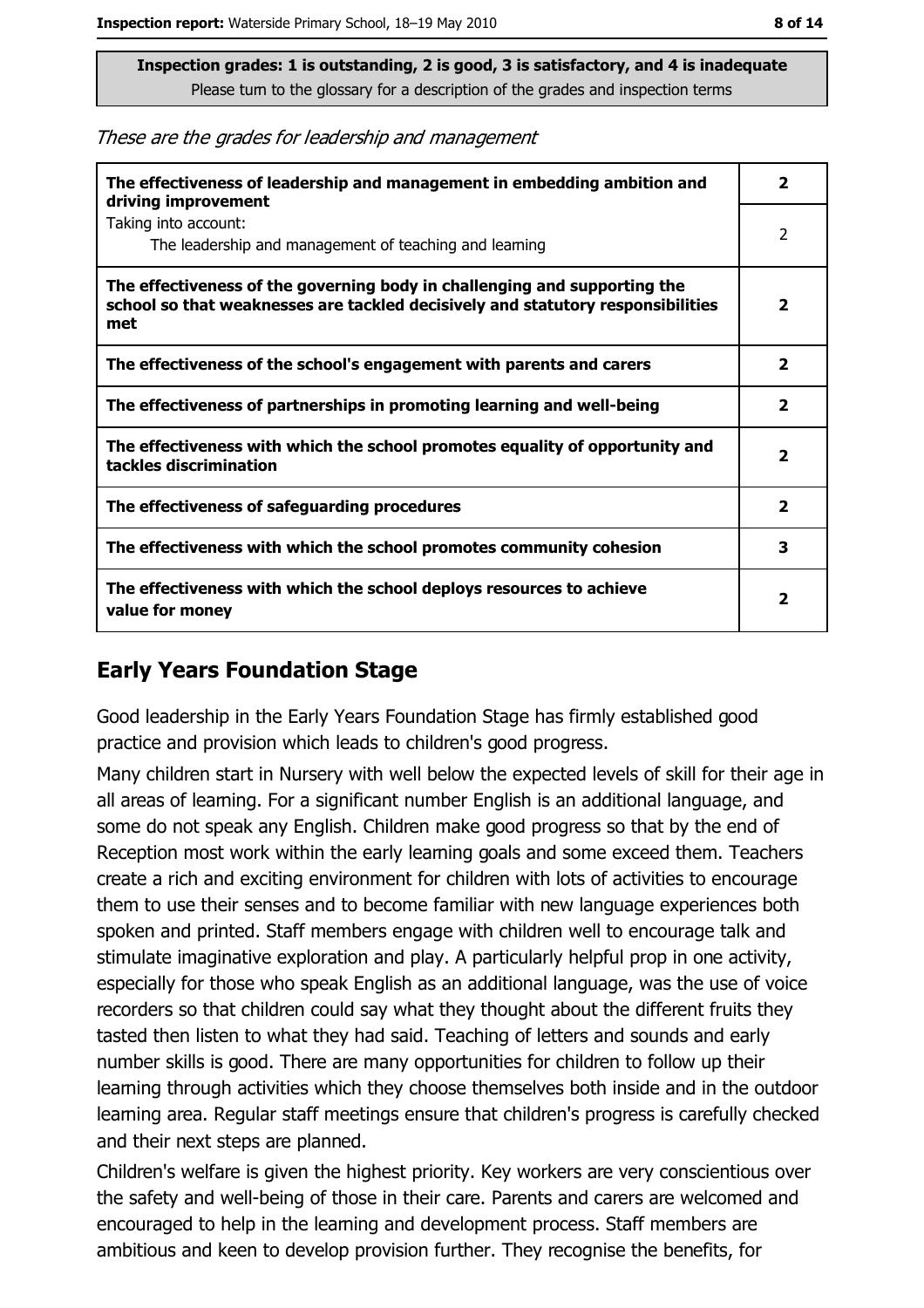example, that an even greater free-flow between Nursery and Reception classes could bring, and of involving parents and carers more actively in their children's leaming.

These are the grades for the Early Years Foundation Stage

| <b>Overall effectiveness of the Early Years Foundation Stage</b>                             | $\mathbf{2}$  |
|----------------------------------------------------------------------------------------------|---------------|
| Taking into account:                                                                         |               |
| Outcomes for children in the Early Years Foundation Stage                                    |               |
| The quality of provision in the Early Years Foundation Stage                                 |               |
| The effectiveness of leadership and management of the Early Years<br><b>Foundation Stage</b> | $\mathcal{P}$ |

## **Views of parents and carers**

Approximately one fifth of parents and carers returned questionnaires. Overall, their views of the school are overwhelmingly positive. Some commented particularly on the high-quality care and support provided for vulnerable children, a view with which inspectors fully agree. A very small number of parents and carers expressed more cautious views about the behaviour of a few pupils; inspectors found no evidence to suggest that behaviour in school is not well managed.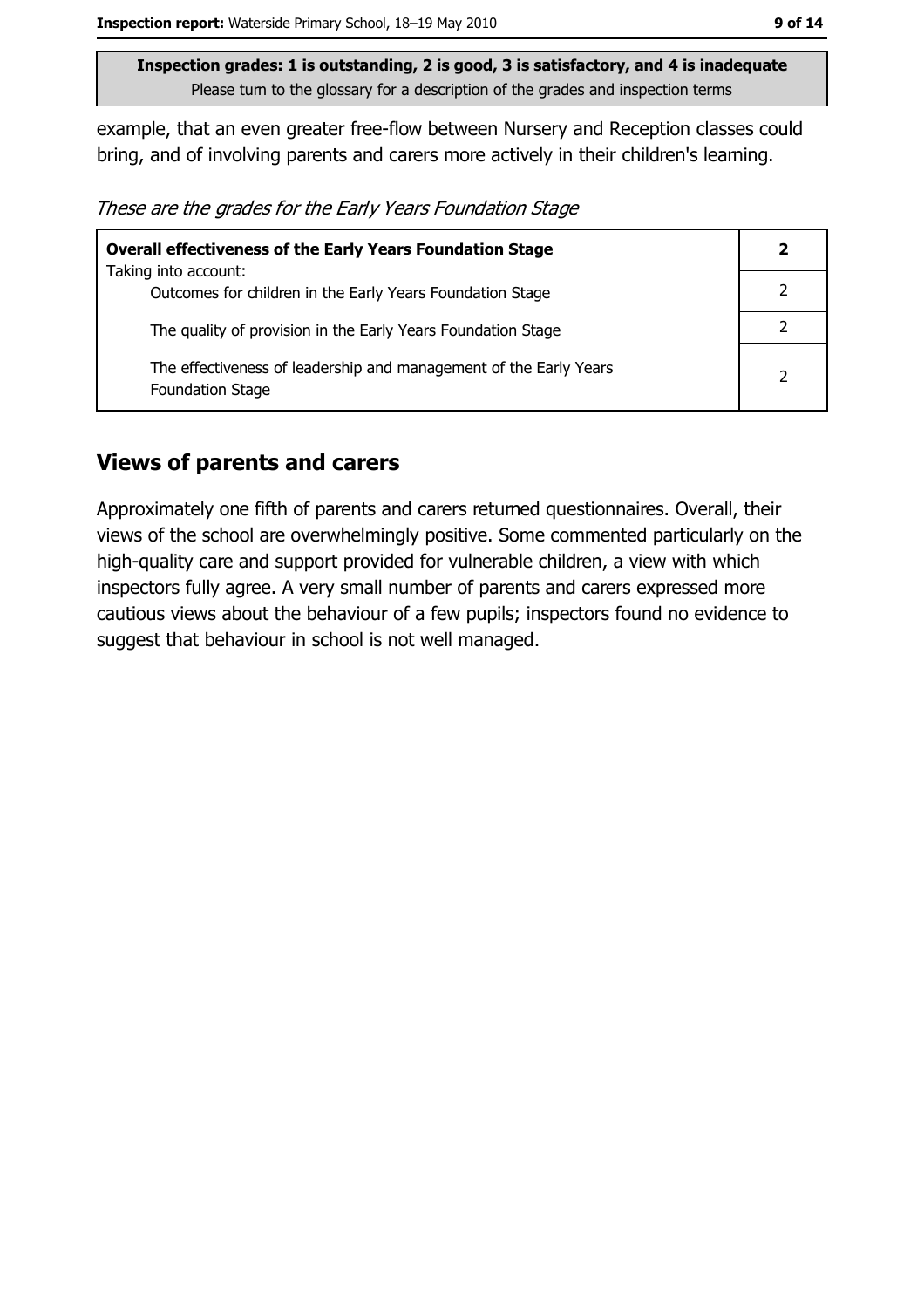#### Responses from parents and carers to Ofsted's questionnaire

Ofsted invited all the registered parents and carers of pupils registered at Waterside Primary School to complete a questionnaire about their views of the school.

In the questionnaire, parents and carers were asked to record how strongly they agreed with 13 statements about the school.

The inspection team received 41 completed questionnaires by the end of the on-site inspection. In total, there are 212 pupils registered at the school.

| <b>Statements</b>                                                                                                                                                                                                                                       | <b>Strongly</b><br><b>Agree</b> |               | <b>Agree</b> |               | <b>Disagree</b> |                | <b>Strongly</b><br>disagree |                  |
|---------------------------------------------------------------------------------------------------------------------------------------------------------------------------------------------------------------------------------------------------------|---------------------------------|---------------|--------------|---------------|-----------------|----------------|-----------------------------|------------------|
|                                                                                                                                                                                                                                                         | <b>Total</b>                    | $\frac{1}{2}$ | <b>Total</b> | $\frac{0}{0}$ | <b>Total</b>    | $\frac{0}{0}$  | <b>Total</b>                | $\frac{1}{2}$    |
| My child enjoys school                                                                                                                                                                                                                                  | 25                              | 61            | 16           | 39            | $\mathbf 0$     | 0              | 0                           | $\mathbf 0$      |
| The school keeps my child<br>safe                                                                                                                                                                                                                       | 27                              | 66            | 13           | 32            | $\mathbf{1}$    | $\overline{2}$ | 0                           | $\mathbf 0$      |
| The school informs me<br>about my child's progress                                                                                                                                                                                                      | 24                              | 59            | 16           | 39            | $\mathbf{1}$    | $\overline{2}$ | $\mathbf{0}$                | 0                |
| My child is making enough<br>progress at this school                                                                                                                                                                                                    | 21                              | 51            | 19           | 46            | $\mathbf{1}$    | $\overline{2}$ | 0                           | 0                |
| The teaching is good at this<br>school                                                                                                                                                                                                                  | 21                              | 51            | 19           | 46            | $\mathbf{1}$    | $\overline{2}$ | 0                           | 0                |
| The school helps me to<br>support my child's learning                                                                                                                                                                                                   | 21                              | 51            | 18           | 44            | $\overline{2}$  | 5              | 0                           | $\mathbf 0$      |
| The school helps my child to<br>have a healthy lifestyle                                                                                                                                                                                                | 20                              | 49            | 21           | 51            | $\mathbf 0$     | 0              | 0                           | $\mathbf 0$      |
| The school makes sure that<br>my child is well prepared for<br>the future (for example<br>changing year group,<br>changing school, and for<br>children who are finishing<br>school, entering further or<br>higher education, or<br>entering employment) | 16                              | 39            | 22           | 54            | 3               | 7              | $\mathbf 0$                 | $\mathbf 0$      |
| The school meets my child's<br>particular needs                                                                                                                                                                                                         | 20                              | 49            | 19           | 46            | $\overline{2}$  | 5              | $\Omega$                    | $\mathbf 0$      |
| The school deals effectively<br>with unacceptable behaviour                                                                                                                                                                                             | 20                              | 49            | 16           | 39            | 5               | 12             | 0                           | $\mathbf 0$      |
| The school takes account of<br>my suggestions and<br>concerns                                                                                                                                                                                           | 19                              | 46            | 20           | 49            | $\overline{2}$  | 5              | 0                           | $\boldsymbol{0}$ |
| The school is led and<br>managed effectively                                                                                                                                                                                                            | 22                              | 54            | 17           | 41            | $\overline{2}$  | 5              | $\mathbf 0$                 | $\mathbf 0$      |
| Overall, I am happy with my<br>child's experience at this<br>school                                                                                                                                                                                     | 26                              | 63            | 14           | 34            | $\mathbf{1}$    | $\overline{2}$ | 0                           | $\mathbf 0$      |

The table above summarises the responses that parents and carers made to each statement. The percentages indicate the proportion of parents and carers giving that response out of the total number of completed questionnaires. Where one or more parents and carers chose not to answer a particular question, the percentages will not add up to 100%.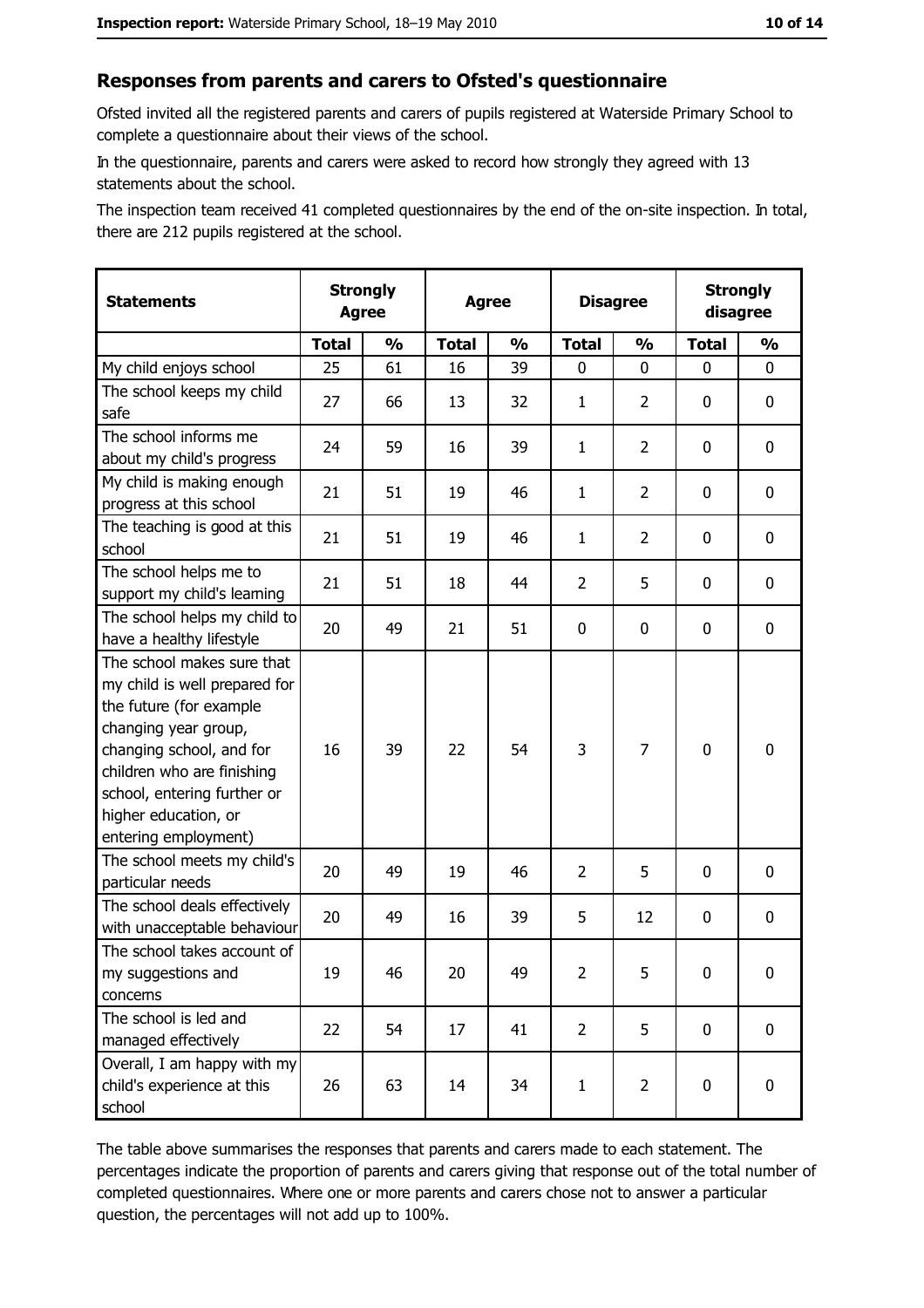# **Glossary**

| Grade   | <b>Judgement</b>  | <b>Description</b>                                                                                                                                                                                                               |
|---------|-------------------|----------------------------------------------------------------------------------------------------------------------------------------------------------------------------------------------------------------------------------|
| Grade 1 | Outstanding       | These features are highly effective. An oustanding<br>school provides exceptionally well for its pupils' needs.                                                                                                                  |
| Grade 2 | Good              | These are very positive features of a school. A school<br>that is good is serving its pupils well.                                                                                                                               |
| Grade 3 | Satisfactory      | These features are of reasonable quality. A satisfactory<br>school is providing adequately for its pupils.                                                                                                                       |
| Grade 4 | <b>Inadequate</b> | These features are not of an acceptable standard. An<br>inadequate school needs to make significant<br>improvement in order to meet the needs of its pupils.<br>Ofsted inspectors will make further visits until it<br>improves. |

# What inspection judgements mean

## **Overall effectiveness of schools**

|                       | Overall effectiveness judgement (percentage of<br>schools) |      |                     |                   |
|-----------------------|------------------------------------------------------------|------|---------------------|-------------------|
| <b>Type of school</b> | <b>Outstanding</b>                                         | Good | <b>Satisfactory</b> | <b>Inadequate</b> |
| Nursery schools       | 51                                                         | 45   | 0                   | 4                 |
| Primary schools       | 6                                                          | 41   | 42                  | 10                |
| Secondary schools     | 8                                                          | 34   | 44                  | 14                |
| Sixth forms           | 10                                                         | 37   | 50                  | 3                 |
| Special schools       | 32                                                         | 38   | 25                  | 5                 |
| Pupil referral units  | 12                                                         | 43   | 31                  | 14                |
| All schools           | 9                                                          | 40   | 40                  | 10                |

New school inspection arrangements were introduced on 1 September 2009. This means that inspectors now make some additional judgements that were not made previously.

The data in the table above is for the period 1 September to 31 December 2009 and is the most recently published data available (see www.ofsted.gov.uk). Please note that the sample of schools inspected during the autumn term 2009 was not representative of all schools nationally, as weaker schools are inspected more frequently than good or outstanding schools.

Percentages are rounded and do not always add exactly to 100. Secondary school figures include those that have sixth forms, and sixth form figures include only the data specifically for sixth form inspection judgements.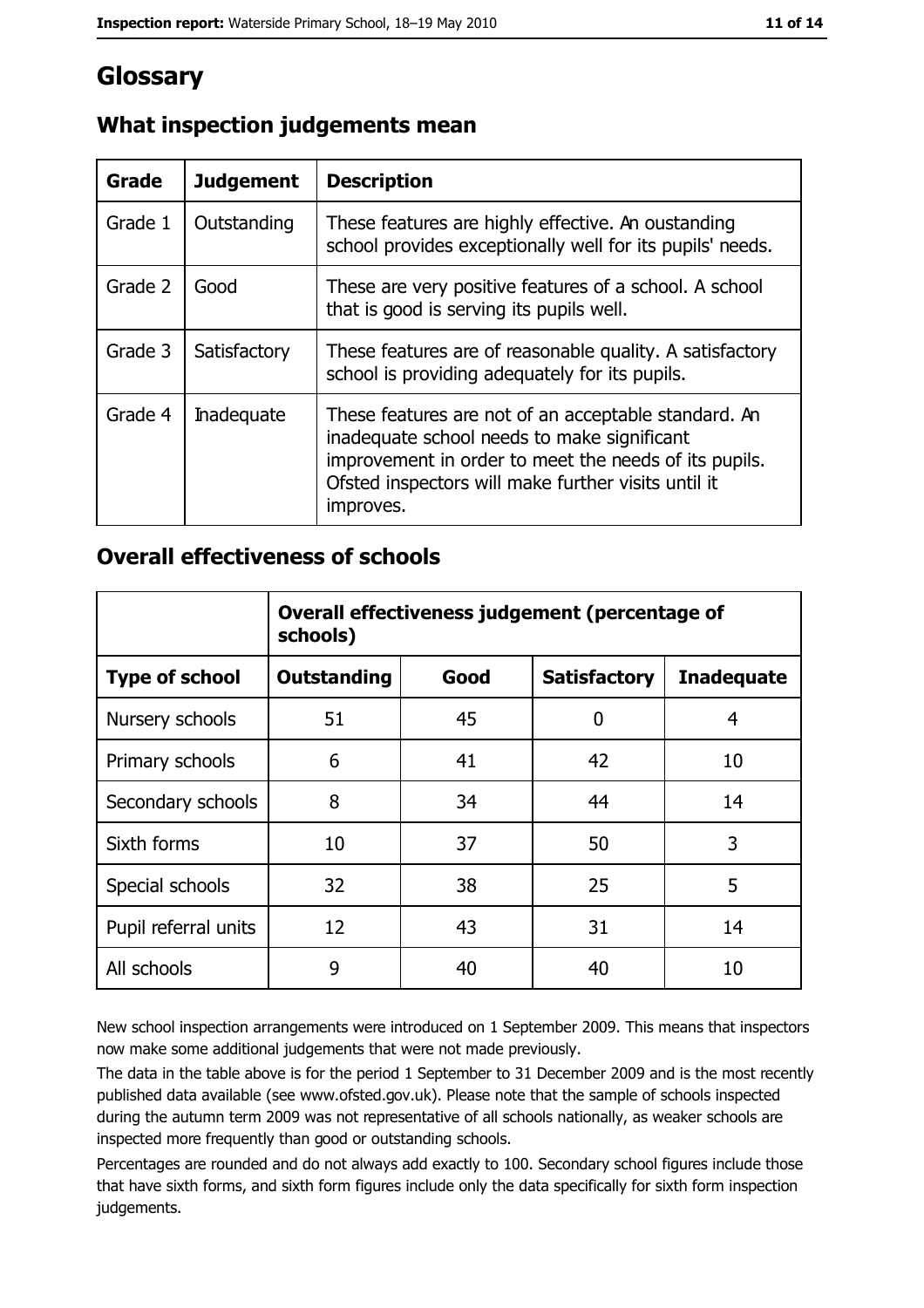# **Common terminology used by inspectors**

| Achievement:                  | the progress and success of a pupil in<br>their learning, development or training.                                                                                                                                                                                                                           |
|-------------------------------|--------------------------------------------------------------------------------------------------------------------------------------------------------------------------------------------------------------------------------------------------------------------------------------------------------------|
| Attainment:                   | the standard of the pupils' work shown by<br>test and examination results and in<br>lessons.                                                                                                                                                                                                                 |
| Capacity to improve:          | the proven ability of the school to<br>continue improving. Inspectors base this<br>judgement on what the school has<br>accomplished so far and on the quality of<br>its systems to maintain improvement.                                                                                                     |
| Leadership and management:    | the contribution of all the staff with<br>responsibilities, not just the headteacher,<br>to identifying priorities, directing and<br>motivating staff and running the school.                                                                                                                                |
| Leaming:                      | how well pupils acquire knowledge,<br>develop their understanding, leam and<br>practise skills and are developing their<br>competence as leamers.                                                                                                                                                            |
| <b>Overall effectiveness:</b> | inspectors form a judgement on a school's<br>overall effectiveness based on the findings<br>from their inspection of the school. The<br>following judgements, in particular,<br>influence what the overall effectiveness<br>judgement will be.                                                               |
|                               | The school's capacity for sustained<br>improvement.<br>Outcomes for individuals and groups<br>of pupils.<br>The quality of teaching.<br>The extent to which the curriculum<br>meets pupil's needs, including where<br>relevant, through partnerships.<br>The effectiveness of care, guidance<br>and support. |
| Progress:                     | the rate at which pupils are leaming in<br>lessons and over longer periods of time. It<br>is often measured by comparing the<br>pupils' attainment at the end of a key<br>stage with their attainment when they<br>started.                                                                                  |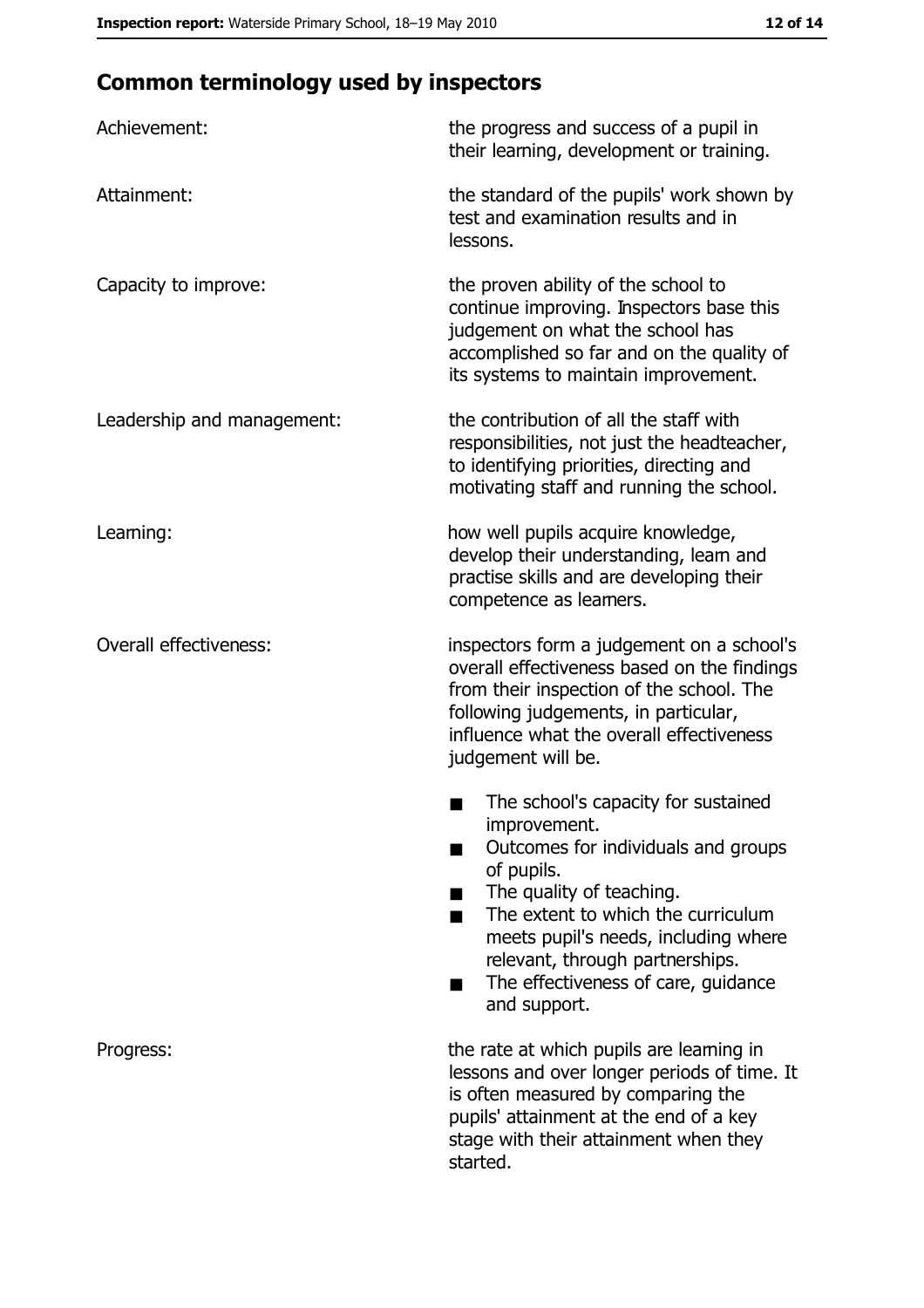This letter is provided for the school, parents and carers to share with their children. It describes Ofsted's main findings from the inspection of their school.



20 May 2010

Dear Pupils

Inspection of Waterside Primary School, Stoke-on-Trent, ST1 3JS

Thank you for making us so welcome when my colleague and I inspected your school recently. We could see that you are very proud of your new building. You take care of it very well. It was a pleasure to talk to you about your school because you are all so polite and well mannered. We also noticed how well behaved you are in the playground and in lessons. We are also happy that your attendance is improving. All of those things are very important so do keep them up.

You school has improved well since it was last inspected and Waterside is now a good school. Your attainment in English and mathematics is rising but in science it is not improving as quickly as it should. Your teachers work very hard to help you to leam and make good progress, and we agree with you that they make your lessons fun. All of the grown-ups take excellent care of you which is why you learn well, enjoy school and take such good care of each other.

Your parents and carers, teachers and school governors are as proud of your school as you are and, like yourselves, they are keen to make it even better. To help that to happen I have asked your teachers and headteacher to do two things. The first is to help you to reach better standards in science by giving you more chances to plan and carry out science investigations in your own way and make better use of ICT. The second thing is for teachers to check on how well you are learning in the different subjects they are responsible for, so they can measure your progress and improve the quality of your education even more.

Thank you once again and best wishes and good luck to all of you.

Yours sincerely

Mr Kevin Johnson

Lead inspector